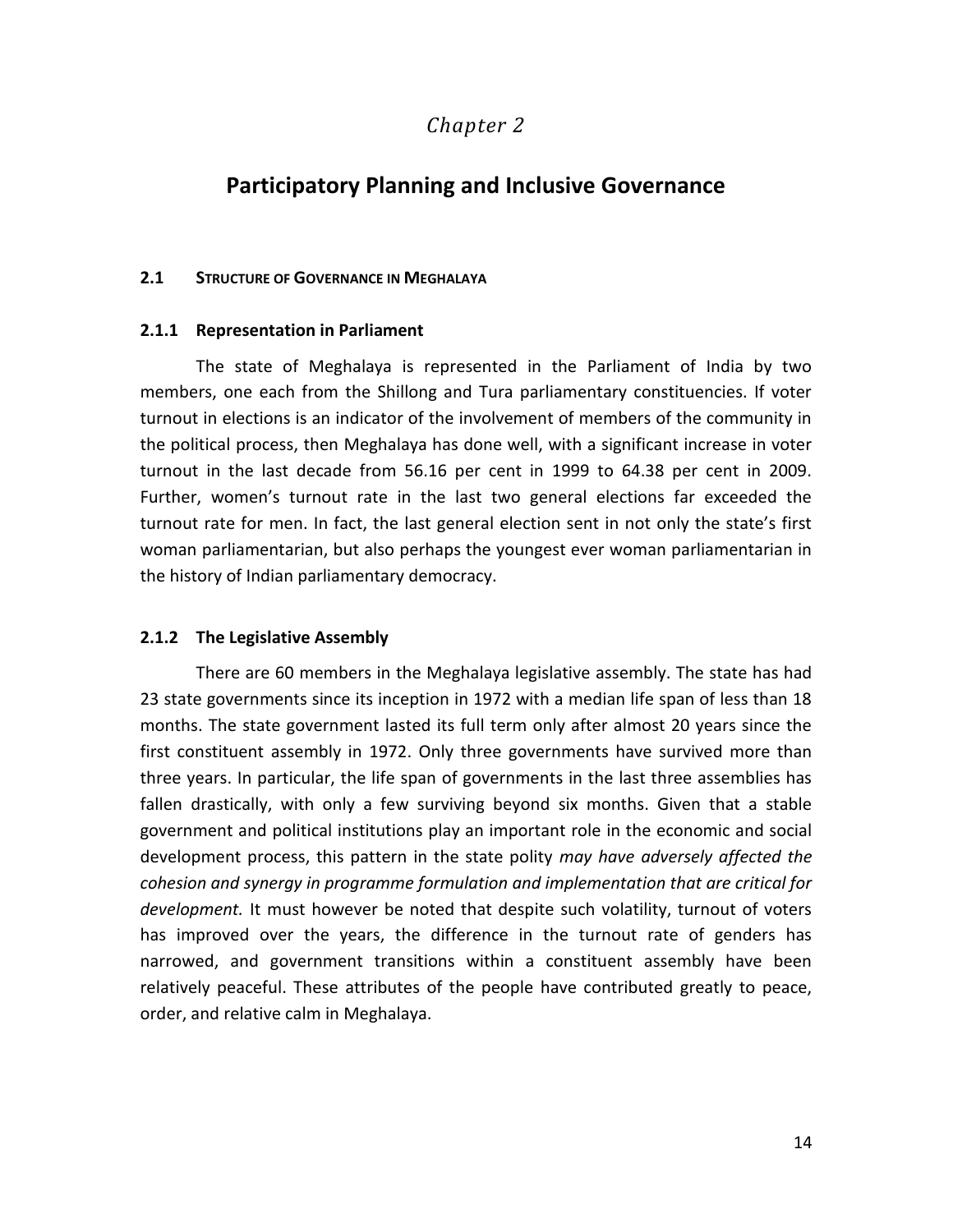# **2.1.3 The Autonomous District Councils (ADCs)**

The entire state of Meghalaya is covered under the provisions of the Sixth Schedule of the Constitution. Accordingly, there are three Autonomous District Councils (ADCs) in the state:

- (i) The Khasi Hills Autonomous District Council (KHADC) which covers the districts of East Khasi Hills, West Khasi Hills, and Ri Bhoi;
- (ii) The Garo Hills Autonomous District Council (GHADC) which covers the districts of East Garo Hills, West Garo Hills, and South Garo Hills; and
- (iii) The Jaintia Hills Autonomous District Council (JHADC) which covers the Jaintia Hills.

| <b>District Council</b> | Area   | Population      | <b>Tribal Population</b> |  |
|-------------------------|--------|-----------------|--------------------------|--|
|                         | (km)   | $(2001)$ (lakh) | (lakh)                   |  |
| Khasi Hills ADC         | 10,443 | 11.5            | 10.73                    |  |
| Garo Hills ADC          | 3.819  | 2.9             | 2.87                     |  |
| Jaintia Hills ADC       | 8.167  | 8.7             | 6.31                     |  |
| Total                   | 22,429 | 23.1            | 19.91                    |  |

**Table 2.1:** Basic Statistics Relating to ADCs

*Source:* Report of the Expert Committee on Planning for the Sixth Schedule Areas, Ministry of Panchayati Raj, Government of India, September 2006, New Delhi.

The district council system of governance was created over the traditional institutions of governance in the north-eastern states by the British. In independent India, these were formalised in 1952 to govern the tribal areas in the composite state of Assam. They are vested with executive, financial, legislative, and judicial powers and functions under their jurisdiction. Each ADC consists of up to 30 members who form the legislature. A Chief Executive Member (CEM) is elected by the council members from among themselves by majority voting. The CEM then appoints (by selection) other members to the executive committee, up to a maximum of 10 members**.** The state legislature could include a minister in charge of the welfare of the autonomous districts.

The ADCs are given authority over the traditional institutions in matters related with the appointment and succession of chiefs and headmen, and other similar matters. The Sixth Schedule allows for the creation of autonomous regions if there are different scheduled tribes in an autonomous district. It provides for the constitution of district and regional councils for each autonomous district and region (*Tables 2.2, 2.3, and 2.4*).

There is also a provision to establish district (and regional) funds that are to be credited with collections from land revenue, taxes on land and buildings, tolls on residents, other taxes, and shares of royalties from licenses or leases for the extraction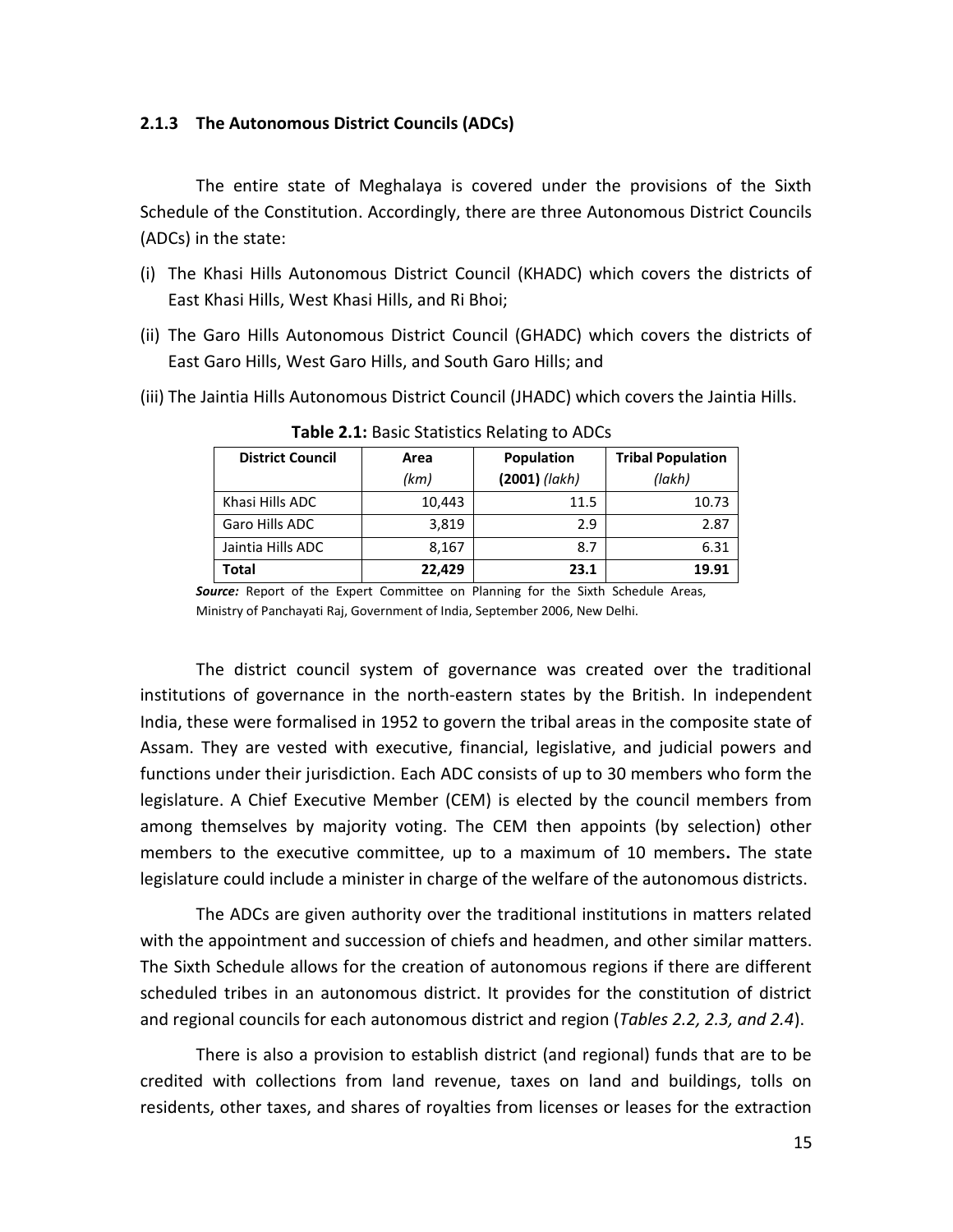of minerals (*see* Financial Powers in *Table 2.3*). The ADCs may further make regulations to control money lending and trading by non-tribals. Estimated receipts and expenditure pertaining to autonomous districts are shown separately in the annual financial statement.

|                          | <b>KHADC</b>                                                                    | <b>GHADC</b>          | <b>JHADC</b>          |  |  |
|--------------------------|---------------------------------------------------------------------------------|-----------------------|-----------------------|--|--|
| Date of Constitution     | 1952                                                                            | 1952                  | 1964                  |  |  |
| Details of the Council   | 30 members (20 elected,                                                         | 30 members (26        | 19 members (16        |  |  |
|                          | 1 nominated)                                                                    | elected, 4 nominated) | elected, 3 nominated) |  |  |
|                          | Only tribals and non-tribals who are permanent residents (12 years +) are       |                       |                       |  |  |
|                          | eligible to vote                                                                |                       |                       |  |  |
|                          | The Chairman and Deputy Chairman are elected by the Council                     |                       |                       |  |  |
|                          | Five years tenure                                                               |                       |                       |  |  |
| Details of the Executive | Six executive members                                                           |                       |                       |  |  |
| Committee                | Council elects CEM                                                              |                       |                       |  |  |
|                          | Other EC members appointed with the CEM's advice                                |                       |                       |  |  |
|                          | Performs all executive functions                                                |                       |                       |  |  |
| Administrative Structure | A secretariat headed by a chief executive officer and staff, including for line |                       |                       |  |  |
|                          | departments                                                                     |                       |                       |  |  |
| <b>Village Councils</b>  | Elected village councils do not exist as legislation for this has not yet been  |                       |                       |  |  |
|                          | brought into force                                                              |                       |                       |  |  |

|  |  |  | Table 2.2: Organisational Arrangements in ADCs in Meghalaya |
|--|--|--|-------------------------------------------------------------|
|--|--|--|-------------------------------------------------------------|

*Source: Ibid*

# **Table 2.3: Powers of ADCs in Meghalaya**

| Legislative      | Power to make laws related to allotment and use of land, management of forests,          |
|------------------|------------------------------------------------------------------------------------------|
|                  | establishment and management of villages and towns, regulation of shifting               |
|                  | cultivation, inheritance of property, and social customs, with the Governor's assent     |
|                  | Powers to constitute village courts, with appellate powers with the Council              |
|                  | Appeals from council courts lie with the High Court                                      |
|                  | Village chiefs/headmen appointed chairmen of village courts                              |
|                  | Subordinate/additional district courts $-$ EC appoints, with Governor's approval         |
| Judicial         | District council courts $-$ one or more judicial officer(s) is designated; judges are    |
|                  | appointed by the EC, with Governor's approval                                            |
|                  | In Garo Hills, village courts consist of the Lasker of the village + two members elected |
|                  | by the village council                                                                   |
|                  | In Jaintia Hills, village courts are headed by the traditionally elected village         |
|                  | chief/headman and have 2–6 members                                                       |
|                  | Appointment and succession of chiefs/headmen                                             |
| <b>Executive</b> | Establish and manage primary schools, dispensaries, markets, cattle pounds,              |
|                  | fisheries, roads, waterways and road transport, and forests (excluding reserve           |
|                  | forests)                                                                                 |
|                  | Prepare and pass budgets, assess and collect revenue, impose taxes on trades and         |
| <b>Financial</b> | markets, collect tolls, manage licenses, and lease/share in royalties collected by the   |
|                  | state government                                                                         |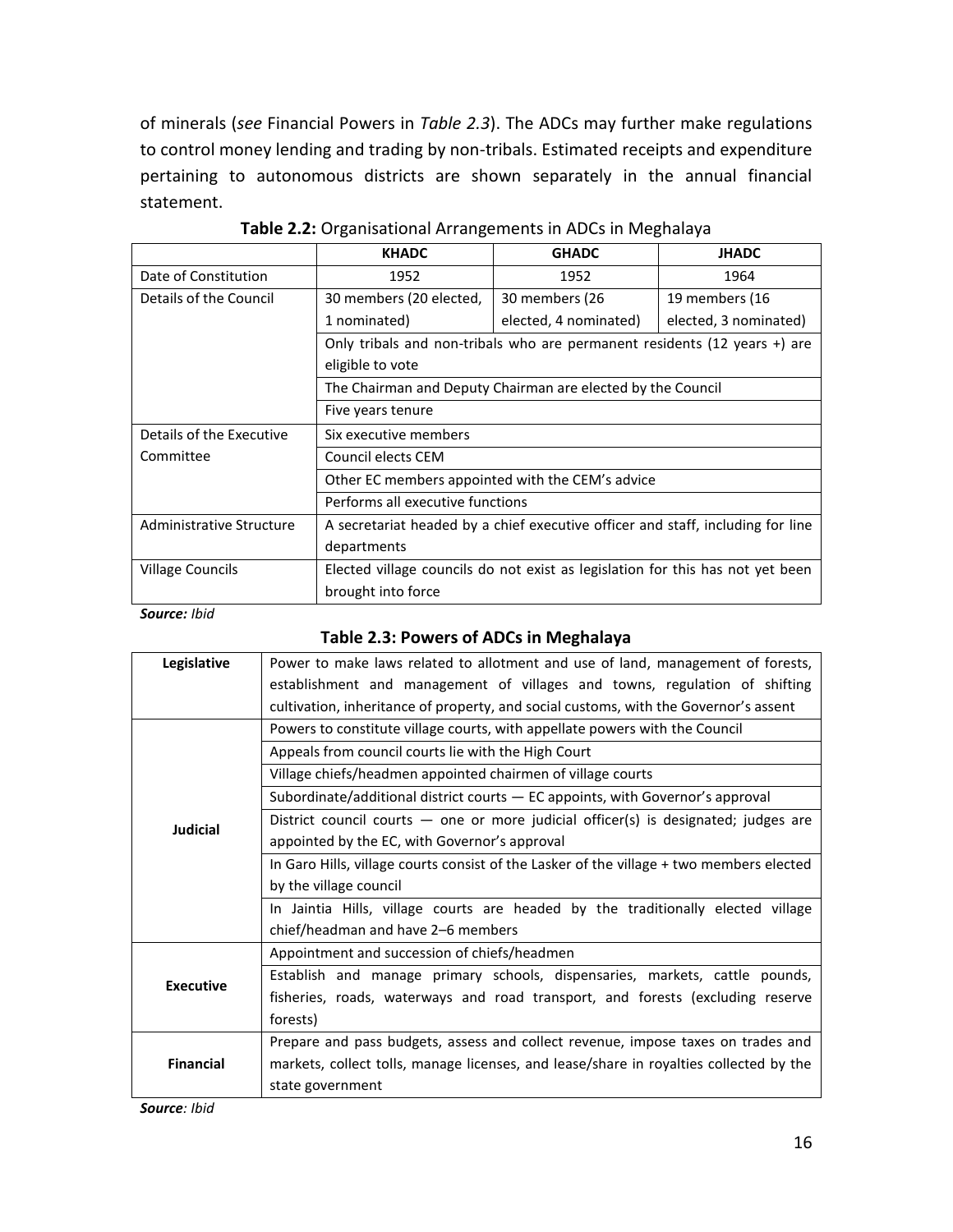The ADCs can also undertake several functions that are mandated to *panchayati raj institutions* (PRIs) elsewhere in the country (*see* Executive Powers in *Table 2.3*).

| Appointment/        | $\overline{2}$ | Construction/mana  | 3 | Management of    | 4  | Control of     |
|---------------------|----------------|--------------------|---|------------------|----|----------------|
| succession of       |                | gement of primary  |   | land and forests |    | money          |
| chiefs/headmen      |                | schools (withdrawn |   | (excluding       |    | lending and    |
|                     |                | by state           |   | reserve forests) |    | trading by     |
|                     |                | government)        |   |                  |    | non-tribals    |
| Marriage and        | 6              | Inheritance of     | 7 | Ponds            | 8  | <b>Ferries</b> |
| divorce             |                | property           |   |                  |    |                |
| Roads               | 10             | Road transport and |   | <b>Markets</b>   | 12 | Social         |
|                     |                | waterways          |   |                  |    | customs        |
| Levying and         |                |                    |   |                  |    |                |
| collection of taxes |                |                    |   |                  |    |                |
|                     |                |                    |   | 11               |    |                |

**Table 2.4:** Functions of ADCs in Meghalaya

# *Recent Initiatives*

As mentioned earlier, the ADCs were created in 1952 to assist the composite state of Assam in administration and governance. In fact, in their creation, the role of the traditional tribal institutions was overlooked. After the creation of the state of Meghalaya, the rationale for the continuation of these ADCs is limited, particularly as they do not have organic link with the traditional institutions and do not have much of an oversight role. Even in enacting laws, the track records of the ADCs are not strong. Over the years, while the Khasi Hills ADC has enacted some laws, the record of the Garo Hills ADC has been poor even in this regard. Synergising local governance is possible only when the ADCs work in harmony with the traditional tribal institutions of governance, and acquire sufficient capability to function well and contribute to the development and welfare of people.

There have been some recent initiatives: (i) to strengthen existing traditional grassroots institutions so as to qualify as PRIs; and (ii) to endow and diversify the functions of town committees to bring them at par with municipalities (presumably as envisaged in the 74<sup>th</sup> Amendment to the Constitution relating to urban local bodies). Six town committees have been formed to deal with civic amenities, sanitation, waste management, and other civic services in Nongstoin, Mawkyrwat, Mawlai, Nongpoh, Sohiong, and Mairang. The committees were formed under the United Khasi-Jaintia Hills District (Establishment of Town Committee) Act 1960. The purpose and functions of the town committees are similar to that of a municipality. However, meagre resources of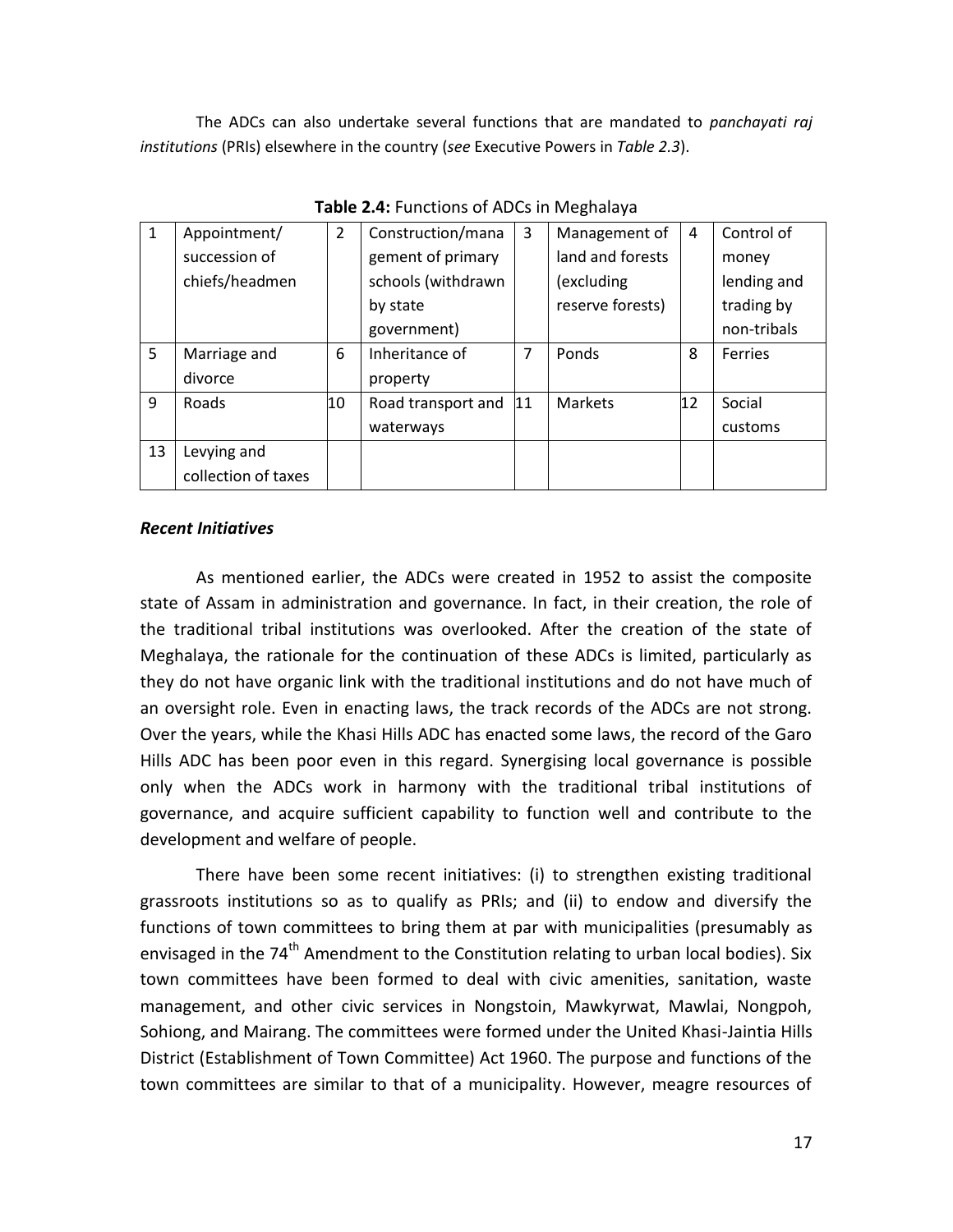the council and the absence of funds with committees have rendered the latter dysfunctional.

The Khasi Hills Autonomous District (Allotment, Occupation or Use of Setting Apart of Land) Regulation Bill 2005 was passed by the Council and is awaiting the assent of the Governor. All schemes or projects implemented by the KHADC are participatory in nature and people-centric. These projects are mostly implemented by people (or the community), and are owned and maintained by them. To increase the financial capability of the KHADC, a bill has been prepared — the Khasi Hills Autonomous District (Constitution and Administration of Community Development Organisation) Bill, 2006 which is also awaiting the assent of the Governor. There are plans to provide all *elakas* with workable, modern offices. Plans are also afoot to set-up District Council Courts in Ri-Bhoi and West Khasi Hills districts, in addition to the one presently in East Khasi Hills. Further, measures would be adopted to include all council courts within the present eproject/scheme for an efficient justice delivery system.

The website of KHADC enlists 51 Acts and Rules that have received the Governor's assent or approval.<sup>4</sup> Of these, 18 pertain to rules and regulations, while the remaining 33 are acts of law. Of the 33 Acts, 23 pertain to the nomination, appointment, election, selection, succession, administration, defection, and so on of headmen/*sirdars*/*syiems* or to (some form of) compensation of council functionaries, and 10 Acts are related to economic and social issues. This indicates that the KHADC has made some progress in notifying rules apparently upholding the traditional institutions, a natural first step towards formalising and activating the village level governance structure. This could serve as a role model for the other two ADCs. A cause for concern, however, is that these Acts do not foster democratisation of grassroots institutions and thus inclusive governance. In particular, they make no moves to address the exclusion of women, youth, and non-tribals from the processes of election and selection in these areas.

 $\overline{a}$ 

<sup>&</sup>lt;sup>4</sup> The website [www.khadc.nic.in](http://www.khadc.nic.in/) update downloaded on 9 November 2010 shows a list of 55 such Acts, Regulations, Rules, and Bills. In the previous update downloaded on 3 November 2009, the 51<sup>st</sup> entry was titled, 'The KHAD (Electors from the Twenty Three Clans of Raid San Shnong of Mylliem Syiemship) (First Amendment) Act, 2007.' However, the 51<sup>st</sup> entry in the website update of 1 November 2010 downloaded on 9 November 2010, is titled 'The KHAD (Appointment and Succession of Syiem, Deputy Syiem and Electors of Myriaw Syiemship) Act, 2007. All the new Acts (since the last download) however, pertain to nomination, appointment, election, selection, succession, administration, defection, etc. of headmen/sirdars /syiems or to (some form of) compensation of council functionaries.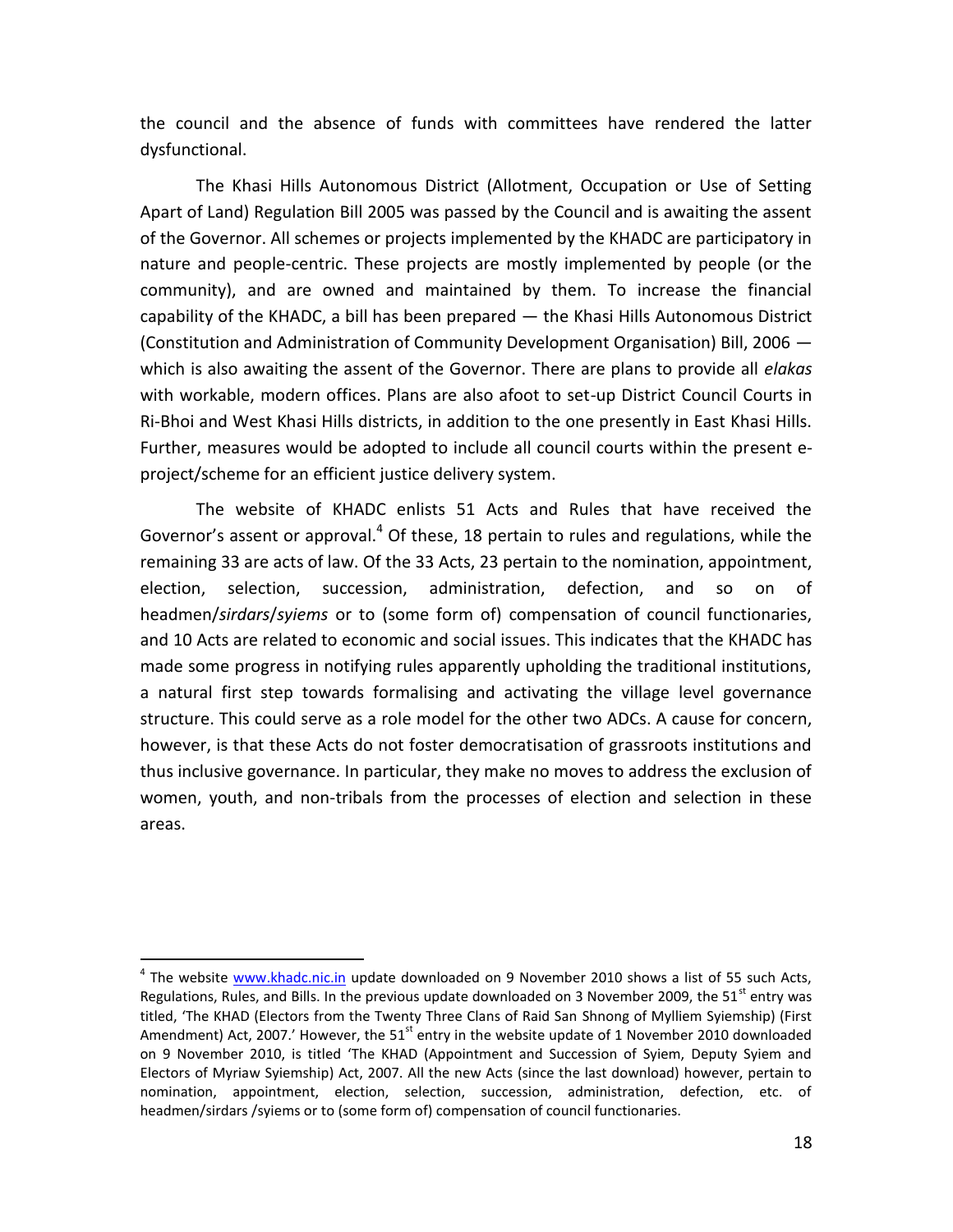# **2.1.4 Governance at the Local Level**

#### *2.1.4.1 The Traditional Institutions*

 $\overline{a}$ 

Historically, the Khasis, Jaintias, and Garos have had well developed political systems of their own, with extended power and authority. The Jaintias and Khasis had a fairly organised three-tier system of governance under a *Syiem*, which was the highest level in the hierarchy. The Garos had a two-tier governance system.

The Garo hills were divided into a number of *akings*, corresponding to a village, under a *nokma.* The *laskar* headed a group of villages. The *nokma* regulated all aspects of life of the villagers under him, and discharged his functions with the consent of the joint assembly of village elders, organised into a village council or *dorbar*.

Headed by a *syiem,* the Jaintia system was divided into *elakas* (consisting of villages) under a *doloi* (second level). The next and lowest level of territorial/geographic entity was a village represented by a *wahehchnong* selected from amongst the male adults. Each of these three levels had councils or *dorbars*. Each village was usually organised along clan lines, with a *wahehchnong* concerned with basic administration and justice*.*

The traditional system of governance of the Khasis also functioned at three different levels. The highest level was the *Syiem.* The administrative, military, judicial, and religious functions vested in him were discharged in consultation with *dorbar myntri* (consisting of members of the principal clans) and the *hima dorbar* (which elected the *Syiem)*. The lowest level was the village with its own assembly or *dorbar* headed by a *rangbahshnong*, who is elected by the adult male population in the village*.* The *rangbahshnong* was responsible for village administration according to the rules and regulations, as legislated by the village *dorbar*. A unique feature of the Khasi political system was the democratic process followed in decision-making in *dorbars<sup>5</sup> .*

Thus, well-developed traditional institutions of local government existed in the Khasi, Jaintia, and Garo hills even before colonisation. Traditional institutions may be functioning and strong even today, but all of them are not on an equal footing in terms of their control, influence, contribution to people's welfare, and recognition as modern political institutions. Elected village level institutions do not exist at present (or scarcely exist, so we do not have information on them) as legislation for them has not yet been brought into force. However, for the implementation of the Backward Regions Grant Fund (BRGF) and the National Rural Employment Guarantee Act (NREGA), some

<sup>5</sup> Noted by the Constitution Review Commission, as cited in the *Ramachandran Committee Report*, pp. 45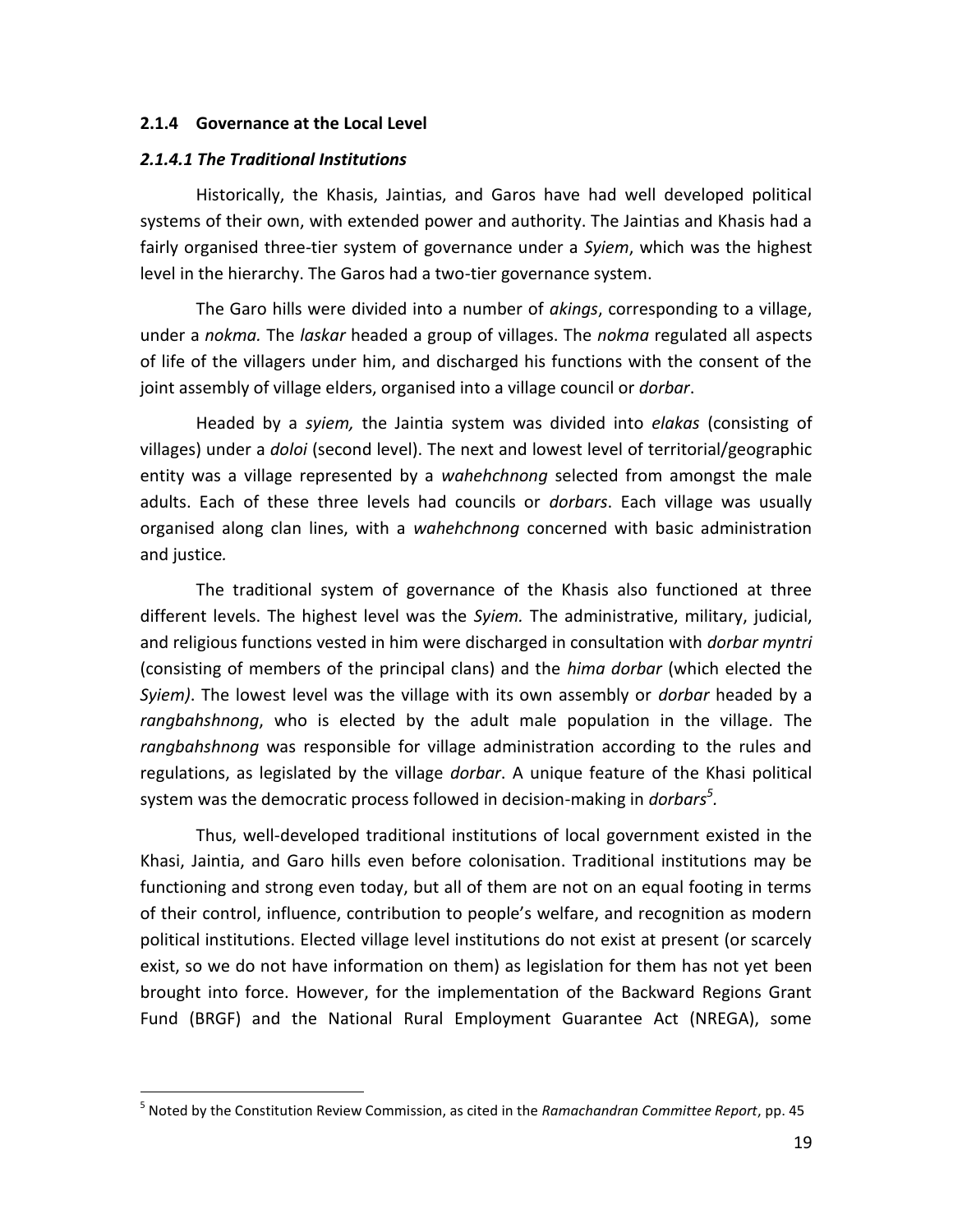institutional mechanism has been established at the village level in the districts/areas covered under these schemes.

# *2.1.4.2 Institutional Arrangements for implementation of NREGA and BRGF*

In Meghalaya, the South Garo Hills and West Garo Hills are covered under both NREGA and BRGF, and parts of Ri-Bhoi are covered under BRGF. In the NREGA districts, village employment councils (VECs) and area employment councils (AECs) have been set up to implement the provisions of the scheme. These institutions have been further supported and supplemented by participative bodies set up under the Natural Resource Management Project of the International Fund for Agricultural Development (IFAD). The VECs and AECs, along with the non-governmental bodies, are undertaking planning and implementation of the BRGF at the village level. For operationalisation of BRGF at the district level, it is proposed to set up a planning and implementation committee with the district collector as the chair-convener. The committee will include representatives from among the autonomous council and MLAs from the district. Funds will go to a separate bank account of the district committee, which shall be operated under the control and superintendence of the deputy commissioner, in his capacity as chairperson.

# *2.1.4.3 Distinctive Features of Institutions of Governance*

Meghalaya is kept out of the purview of the  $73<sup>rd</sup>$  Amendment to the Constitution. This is an explicit recognition of the strong semblance between provisions in this Amendment and the mandate of the special provisions (in Schedule VI). This is also supportive of intent to avoid disrupting existing structures, and also to initiate the traditional institutions' gradual evolution to assimilate greater democratic attributes, as in the PRIs.

Traditional institutions in the scheduled areas have juridical powers, while this is not so with the PRIs (*Table 2.5*). However, traditional institutions are often a consociation, unlike PRIs that are mandated to hold periodic elections for their office bearers. While there is a constitutional mandate for funds to be devolved to PRIs to perform their functions, they have no mandate to impose and collect taxes, although they are empowered to levy appropriate user charges for services to recover their operation and maintenance expenditures.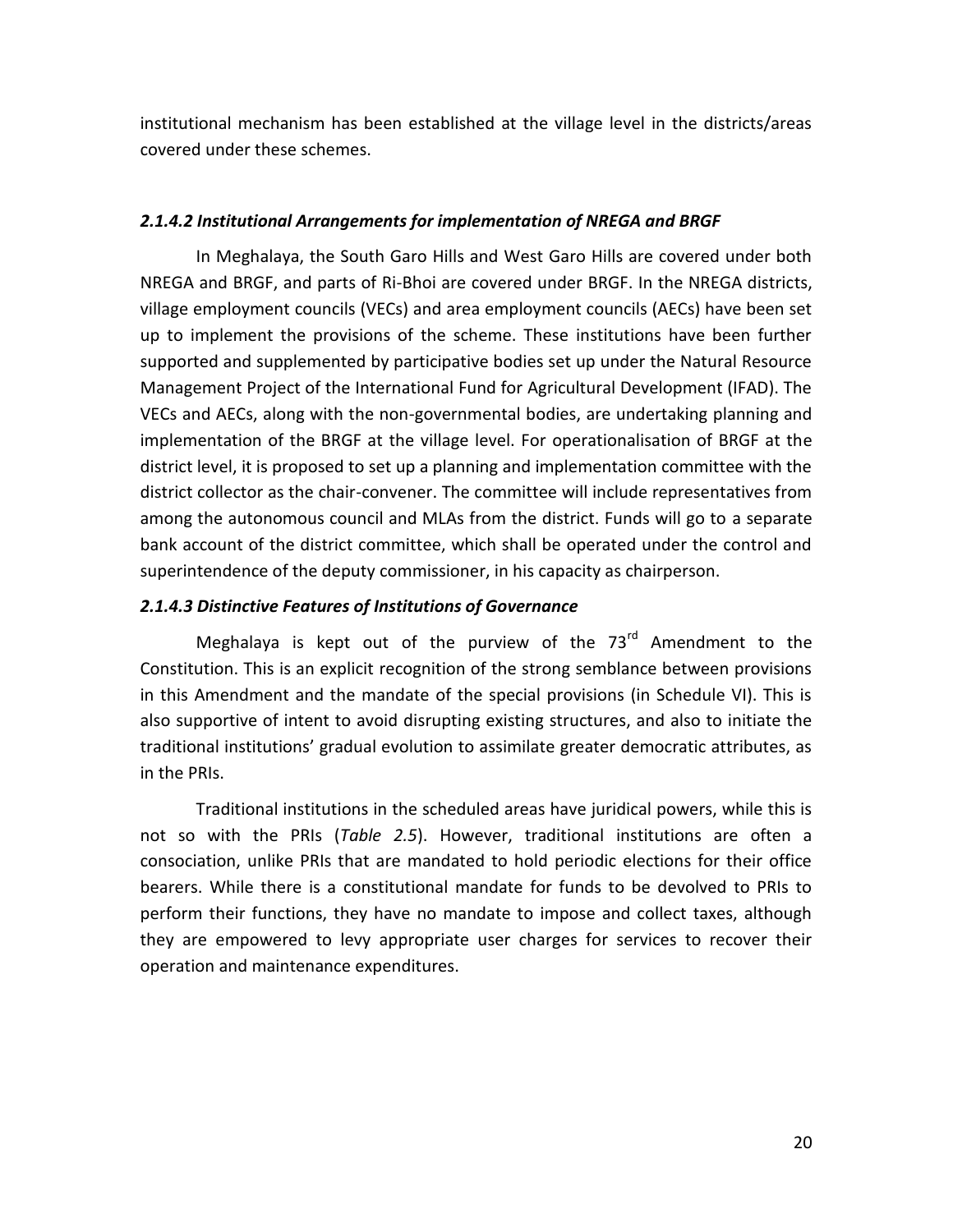| <b>Attribute</b>           | <b>Traditional</b>  | Panchayati Raj      | <b>Autonomous District</b>      | Legislative          |  |
|----------------------------|---------------------|---------------------|---------------------------------|----------------------|--|
|                            | <b>Institutions</b> | <b>Institutions</b> | <b>Councils</b>                 | <b>Assembly</b>      |  |
| <b>Appointment/Choice</b>  | Inherited,          | Elected             |                                 |                      |  |
| of Members                 | selected            |                     | Elected                         | Elected              |  |
| <b>Date of First</b>       |                     |                     | 27 June 1952                    |                      |  |
| <b>Constitution</b>        |                     |                     | (UKJHADC)                       | 21 January 1972      |  |
|                            | Permanent           |                     | Tribal residents and            |                      |  |
| Selectors/Electors         | residents,          | Residents, all      | non-tribal permanent            | Residents, all       |  |
|                            | males               | adults              | residents, adults (over         | adults               |  |
|                            |                     |                     | 18 years)                       |                      |  |
|                            | Males, clan         |                     |                                 |                      |  |
| <b>Member Attributes</b>   | affiliation,        | Residents, adults   | As above, and adults            | Residents, adults    |  |
|                            | permanent           |                     | $(25 \text{ years})$            | $(25 \text{ years})$ |  |
|                            | residents           |                     |                                 |                      |  |
| <b>Periodicity</b>         | Varies              | 5 years             | 5 years                         | 5 years              |  |
| <b>Juridical Powers to</b> |                     |                     |                                 |                      |  |
| <b>Frame Laws and</b>      | Yes                 | <b>No</b>           | Yes                             | Yes                  |  |
| <b>Rules</b>               |                     |                     |                                 |                      |  |
| <b>Resources at</b>        | Member              | Service charges,    | Service charges,                | Own taxes,           |  |
| Command                    | contributions       | devolved funds      | devolved funds                  | service charges,     |  |
|                            |                     |                     |                                 | devolved funds       |  |
| <b>Codified Rules</b>      | No (except          | Yes                 | Yes                             | Yes                  |  |
|                            | few)                |                     |                                 |                      |  |
|                            |                     |                     | 30 (KHADC)                      |                      |  |
| <b>Size</b>                |                     |                     | 24 (JHADC)                      | 60                   |  |
|                            |                     |                     | 30 (GHADC)                      |                      |  |
| <b>Electoral Apparatus</b> | Rare                |                     | <b>District Council Affairs</b> | Election             |  |
|                            |                     |                     | Department                      | Commission           |  |

**Table 2.5: Some Comparative Attributes of Institutions of Governance**

*Source:* Compiled by author

# *2.1.4.4 Study of a Traditional Institution: Hima Mawphlang*

An analysis of relations in this *Hima* shows how social, economic, and political forces from within (such as demands for incorporating transparency and accountability in governance, and inclusion of women in decision-making) and from outside (from the evolving polity at the ADC and state level) are putting pressure on traditional institutions. Hima Mawphlang, located about 25 km southeast of Shillong, is a cluster of 16 villages which are multi-clan in character but mono-ethnic in composition, and with multiple religious persuasions. This is reportedly the only area in Meghalaya with a traditional institution that has codified customary beliefs and practices. Indiscriminate use of forests led to the codification of customary rules and regulations, with subsequent ratification by the council of the *Hima* in 1982, and by the KHADC the same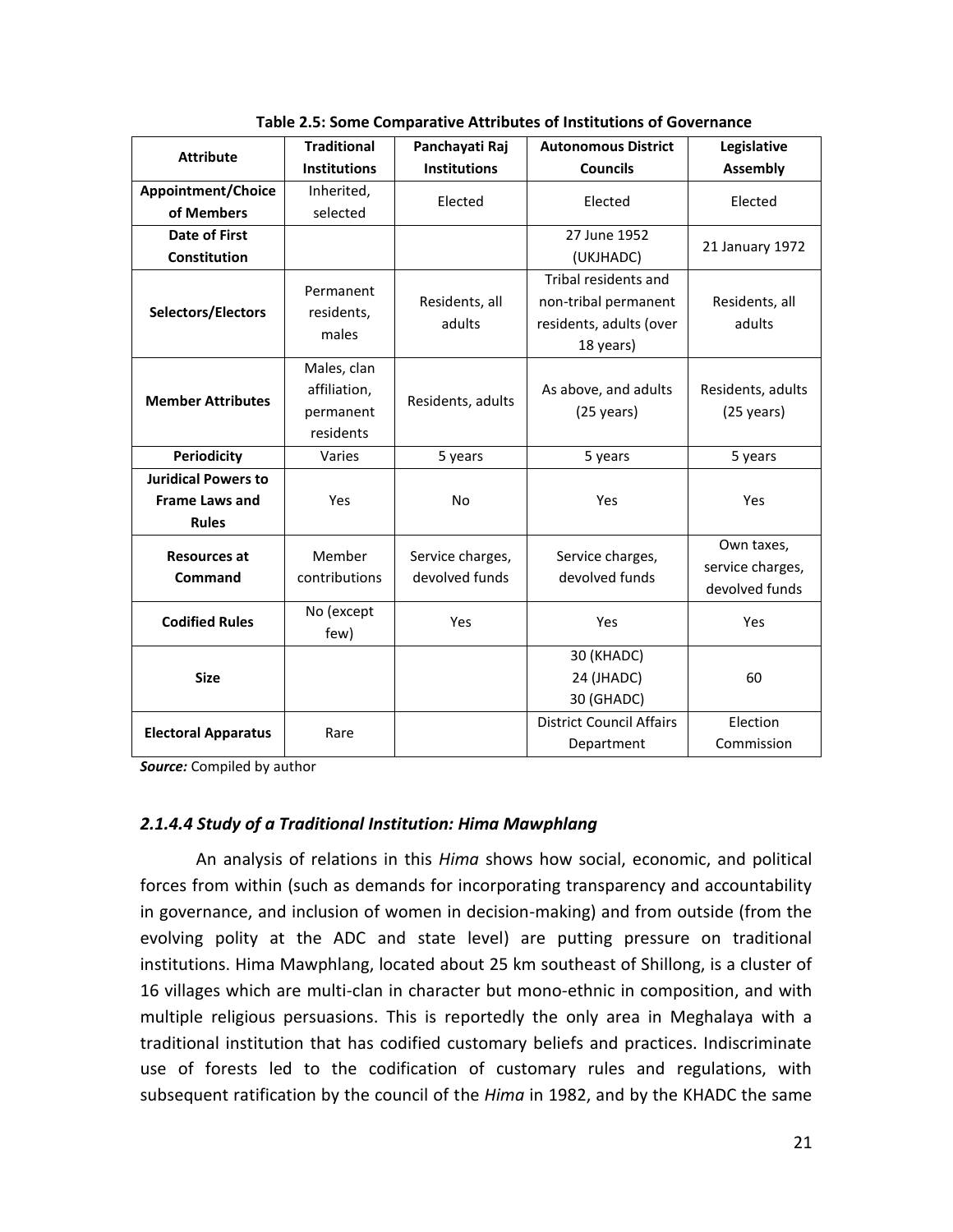year. The codified rules and regulations stipulate conditions for access and use of community forests.

The two interesting messages of the case study appear to be: (i) traditional institutions are capable of providing an institutional link between ADCs and people at the village level; and (ii) the Khasi society is demanding that traditional institutions incorporate values of equity, transparency and accountability, and neutrality.

### **Box 2.1a :** Identity, Authority, and Power Structure in Hima Mawphlang

Khasi are a matrilineal society, with property handed down through women and people taking the clan name of their mother. Without the clan identity, both male and female members, in a real or abstract sense, are persona non-grata in society. Another part of clan identity comes from the place of residence of the domestic group (iing). According to customary practice, only permanent residents of Hima are allowed to use the community forests. Non-permanent residents of the Hima constitute those employed in government offices, non-Khasis (locally referred to as Dkhar), or those working as daily wage labourers, and do not enjoy equal rights in the use of community forests. This group of people are accepted in the Hima if they perform a particular task or job, but the customs and law of the state clearly do not give them with the right to buy land, and their permanent residence in Hima is not accepted. They can live temporarily to complete a job or task and are then compelled to leave.

#### **The Authority and Power Structure**

Customary beliefs and practices legitimise the twelve clans' political positions and their status as distinct from other clans. At the Hima level, the political organisation is divided into (i) the chief and the council of ministers, who are the political administrators; and (ii) the council of the Hima, comprising the 16 village headmen, representative adult males, the chief, and the ministers. The council of the Hima is the highest authority. Participation of women, young people, and non-permanent residents in the council of Hima is not permitted. The everyday political administration of the Hima lies with the chief and the council of ministers. They oversee and are responsible for the maintenance of law and order, organising the annual festival, settling intra-village boundary disputes, interacting with government departments, implementing government schemes, and organising annual council meetings. Additionally, they submit an annual report that includes an audited statement of accounts, and the status of management and control of community lands and forests. However, they are required to report to the council of the Hima and seek its approval in matters concerning land, forests, and other important issues. The role of the Hima has become increasingly important as all issues concerning land and forests are under its authority. The process of decision-making is governed and guided by the 1982 codification of customary beliefs and practices, but in most cases the opinions of the chief and the council of ministers count for more than the views and opinions of members of the council. This is dependent, however, on whether their opinions are within the codified rules and regulations. The Chief and the council of ministers seek, deliberate, and make decisions. However, the council of the Hima has the power and authority to veto decisions and can impeach the chief and the council of ministers when they misuse or exercise their authority beyond what is defined in the rules and regulations.

*Source*: A Kyrham Nongkynrih (2005)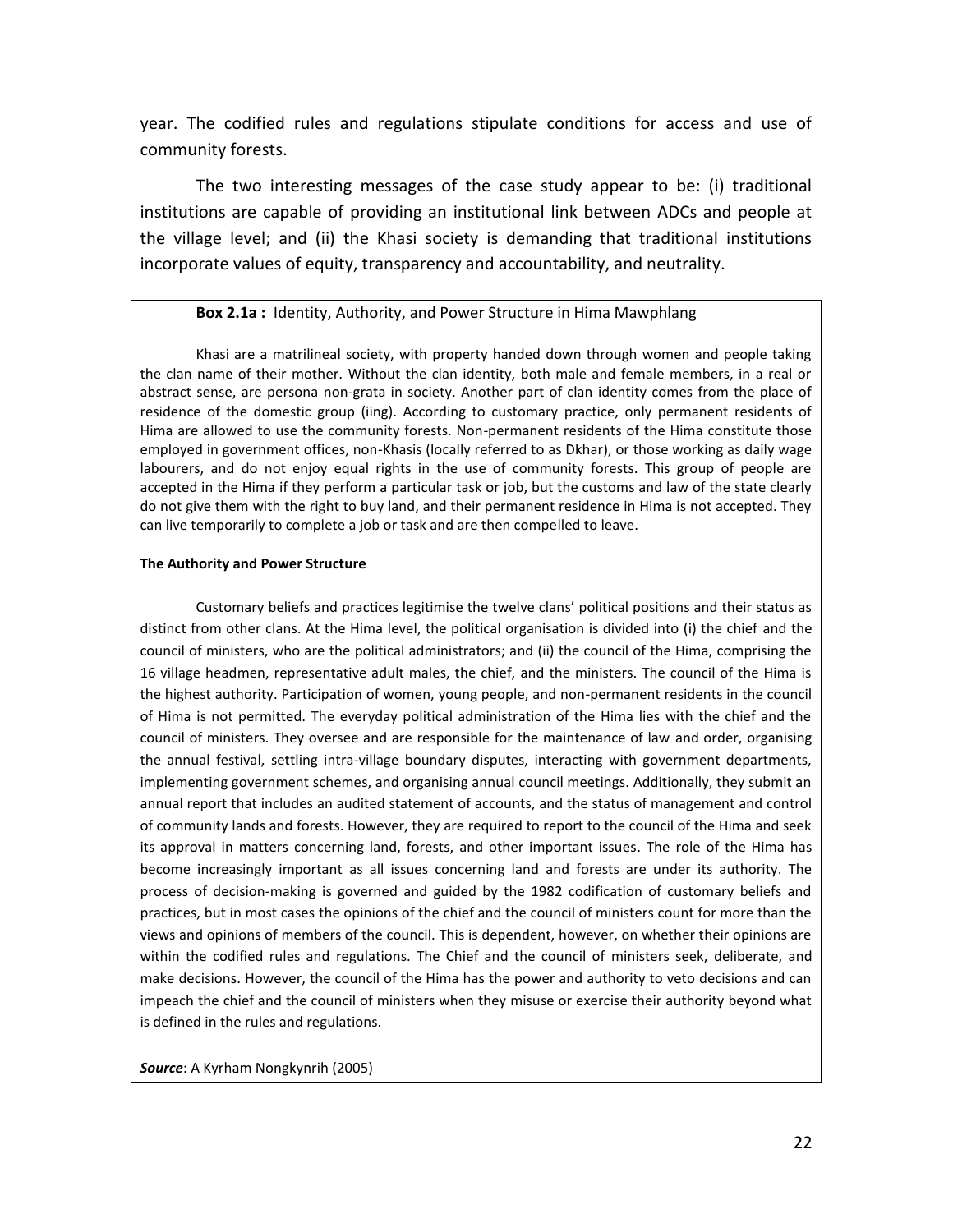# **Box 2.1b:** Challenges Faced by Traditional Institutions

*In the last two decades, Khasi society has faced a number of challenges, which has led to serious public debates about traditional institutions. The debates are not only political in nature but are also rooted in the issue of equity. Traditional institutions face four main challenges:* 

*(i) The succession to the political office of chieftainship is a major source of conflict among groups belonging to the same clan. The clan council selects an adult male from among themselves as Chief. Due to internal conflicts, there is often more than one claimant to the position, and the ADCs are not able to confirm anyone. The political vacuum at the top has led to confusion in the administration at the local level. In such situations, the ADC usually appoints an acting chief, not necessarily from the particular clan. However, there have been serious allegations about acting chiefs misusing authority by permitting timber contractors to cut trees from community forests, and selling off community lands with rich mineral resources. This has resulted in conflicts between traditional institutions and ADCs on the succession and confirmation of chiefs, headmen and royalty rights.* 

*(ii) Second, there are cases where chiefs of Hima, in collusion with politicians and timber merchants, have converted large tracts of community forests into private property without the consent of the people of the Hima. These forestlands are registered in the revenue department of the state government, which legitimises the conversion into private ownership. Further, personal benefits received by those who hold power in the traditional authority pose a threat* to the equity of community forestry.

behaviour. Traditional institutions are based on customs and the decision making process is (iii) Third, parliamentary politics and development schemes of the state are changing political based on consensus. The party-based politics of electing MLAs and ADCs is creating divisions and political factionalism in traditional institutions. MLAs have power over development programmes, and ADCs have control over traditional institutions. Both bodies are legal authorities and have tremendous influence over people in general and traditional institutions in particular. People feel that the leaders of traditional institutions have been politicised and their decisions are no longer fair. In the process, the poor are increasingly becoming marginalised. It is also causing unscrupulous use of natural resources by new emerging elites from the community.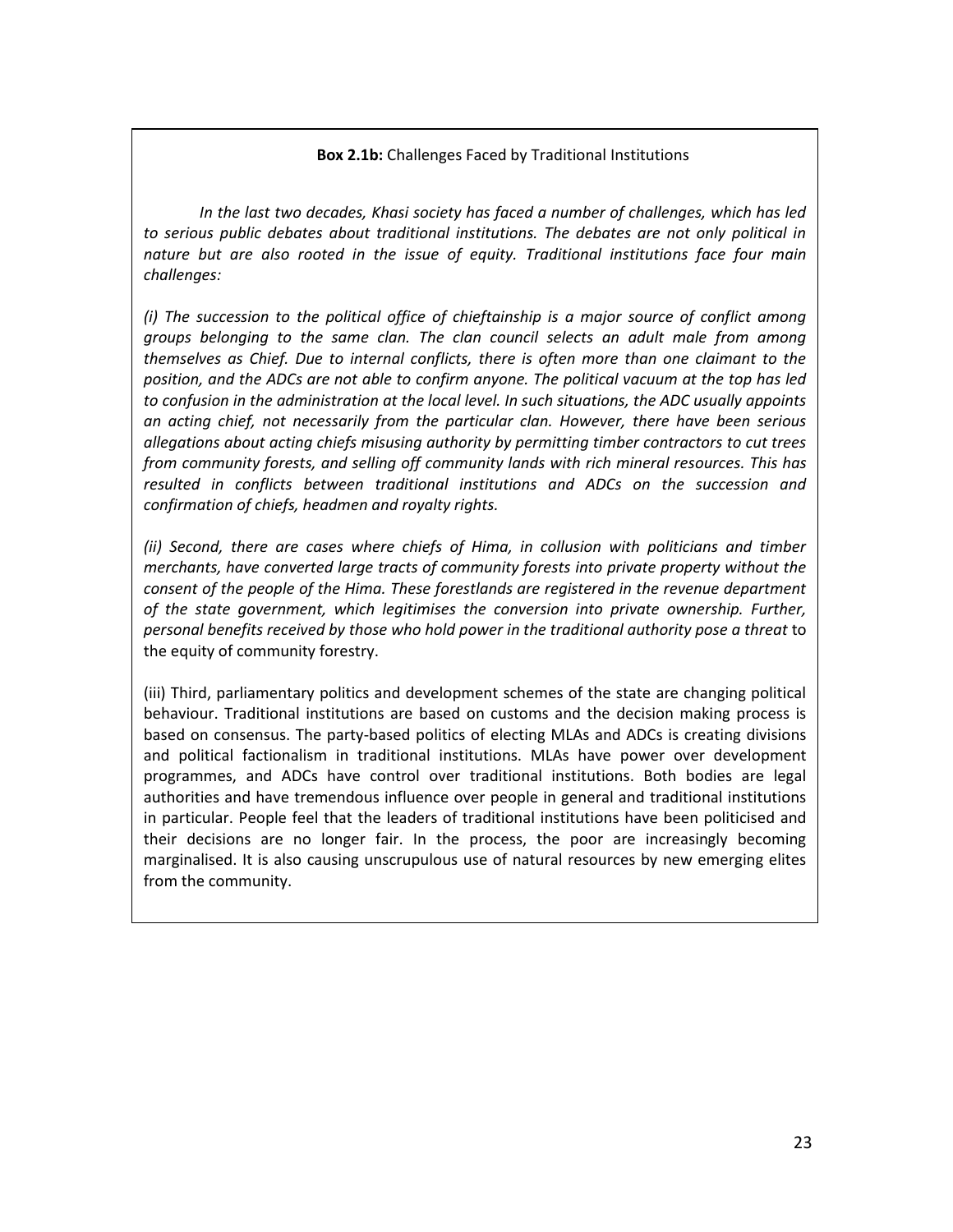Figure 2.1 presents a pictorial depiction of the structure of governance in Meghalaya.



**Figure 2.1:** Structure of Governance in Meghalaya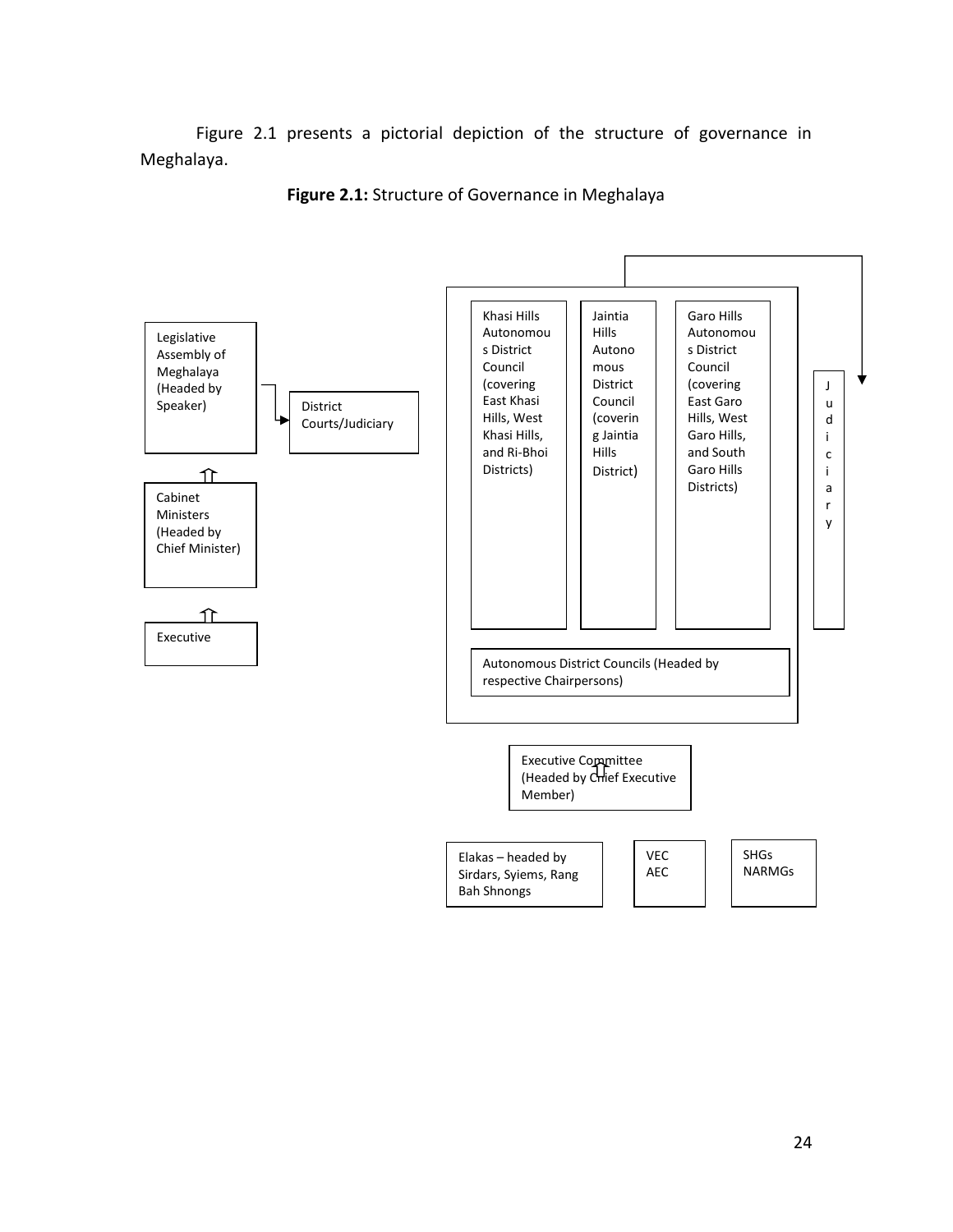## **2.2 THE DEVELOPMENT PLANNING STRUCTURE IN MEGHALAYA**

In Meghalaya, the present planning structure consists of a State Planning Board (SPB) at the apex level, and District Planning and Development Council (DPDC) at the district level. In addition, there are two Regional Planning and Development Councils (RPDCs). The SPB consists of a chairman, 4 co-chairmen, 2 deputy chairmen, 6 official members, and 9 non-official members. Its main functions are to advise the state government on the formulation of annual plans and five-year plans, monitor and review development plans, and conduct special studies. RPDCs are an additional layer of planning between the SPB and the DPDC, but are reported to have had only a small role so far. The main function of the DPDC is drawing up of plans based on the need and potential of the district, coordinating and monitoring development programmes and projects, undertaking special studies, and providing advice to the state government on developmental issues. The members of the DPDC comprise all the MLAs from the district, the District Collector (DC), and the CEM. Thus, in this existing planning structure, there is no mechanism for the participation of the people at the grassroots level. Therefore, there is an urgent need to put such a mechanism in place.

#### **2.3.1 THE WAY AHEAD: GOVERNANCE REFORMS FOR GRASSROOTS PLANNING AND SERVICE DELIVERY**

Maximising self-governance is critical to empowering people, which will require strengthening of the institutions of governance, and planning at the village level. For this to happen, the traditional systems of governance in Meghalaya need to be included in development planning and service delivery, and given specific roles and responsibilities. In fact, given the relatively low population density and hilly terrain in the state, an intermediary tier may be placed between the ADCs and the village level institutions. It is important to mention that these suggestions have been made to generate a public debate and elicit public response, and do not necessarily represent the final views or recommendations of this report.

# *2.3.1 Democratic and Representative Village Level Institutions*

The challenge in designing local planning approaches in Meghalaya lies in harmonising the functions and rights of traditional tribal self-governing village institutions with constitutionally approved institutional mechanisms designed for modern development and service delivery. Appropriate changes should be weaved in to make the traditional institutions forward looking, and give them the capacity to address the needs of today's development. This would mean activating and strengthening these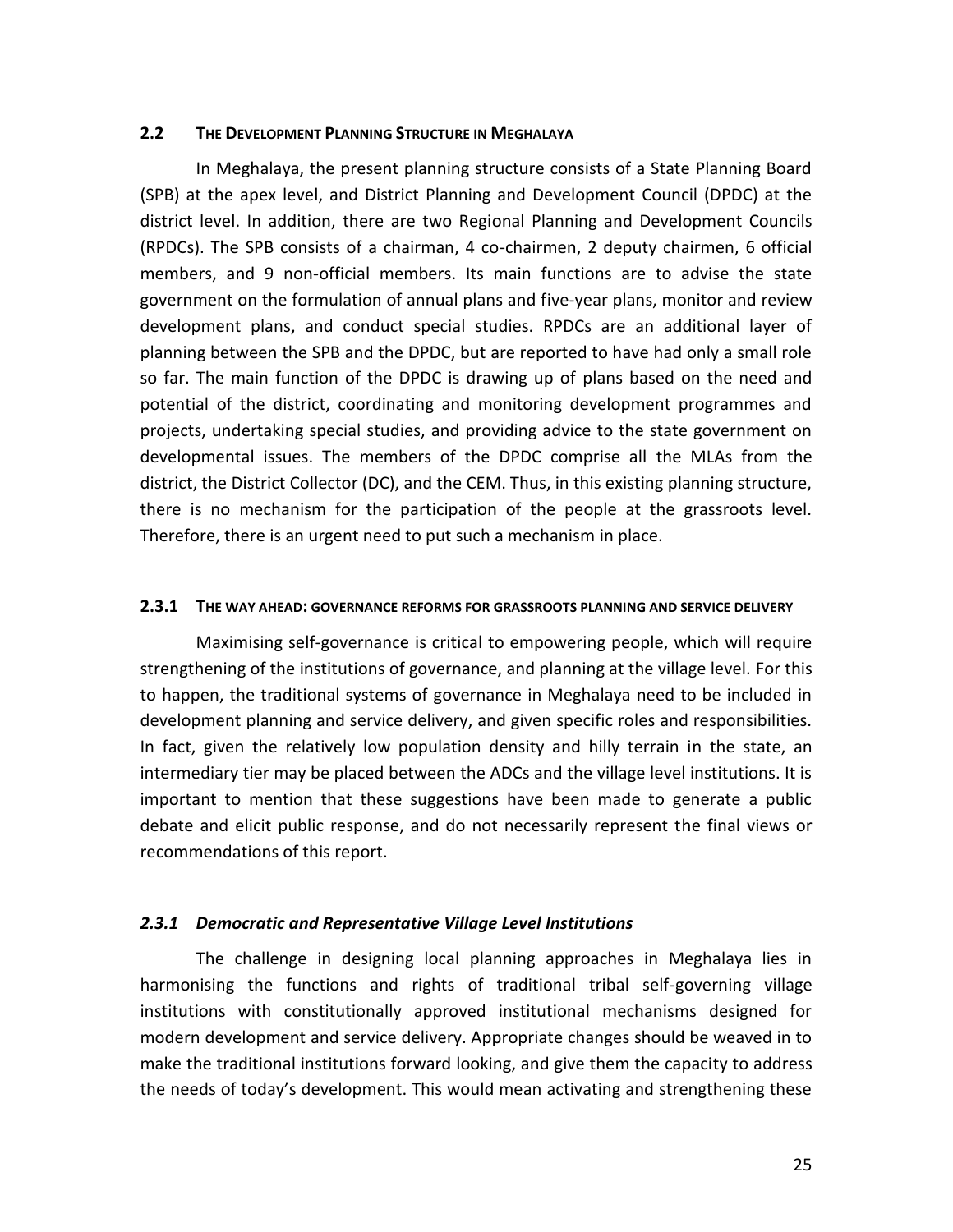institutions through clarity in functional assignments, matching the assignment of functions with commensurate devolution of funds and functionaries, and building capacity to undertake planning. In addition, it is important to create systems and institutions for planning and delivery of public services, including the creation of information systems, and for monitoring, evaluation, and ensuring accountability.

For district planning to be both inclusive and representative, institutions at the village level, and in many cases at an intermediate level between the village and the DC ,will need to be established. How this challenge can be met has been addressed by the Ramachandran Committee Report (2007). Suggestions made in this chapter are in agreement with the recommendations of this Committee in terms of the basic premise that the provisions contained in the Sixth Schedule be followed in both letter and spirit.

Our recommendation is to work directly with the traditional institutions instead of creating new institutions at the village level and then trying to look for ways to find a connect between the traditional institutions and the new institutions. Wherever a mechanism for decentralised planning at the village level has been institutionalised under special projects or programmes such as the NREGA, BRGF, or IFAD, these should be used as good practices for demonstration and training of traditional institutions in participatory development planning and service delivery at the grassroots level. The ultimate aim of this exercise/process would be harmonisation of traditional institutions with these village level institutions.

Where no such institutions/bodies have been set up, the ADCs concerned may be persuaded by central and state governments and the Governor's office to initiate the process of setting up of village level bodies with powers in line with provisions in the Sixth Schedule. The new village level bodies (elected) need not replace the village *dorbar*, etc., but the conditions and environment should be created such that the members and functionaries of the village *dorbar* and any other such institutions participate in the setting up of new village level bodies.

The ADCs in Meghalaya are, in principle, in agreement with the need for a new paradigm for grassroots planning. They have also made some progress by drafting bills in this regard, which are at various stages of being considered and approved. However, the ADCs are at different levels in regard to restructuring traditional institutions. The differences are mainly in their willingness for the representation of women and youth, and democratisation of the process of setting up village level institutions. Since this is asking for a big change in the tribal society, there is need for caution and patience as opposed to imposing changes in a rush, as the latter would not be in the spirit of the provisions of the Sixth Schedule, and may even be counterproductive. If the impetus of change is from within, there will be ownership for this change and less conflict. This has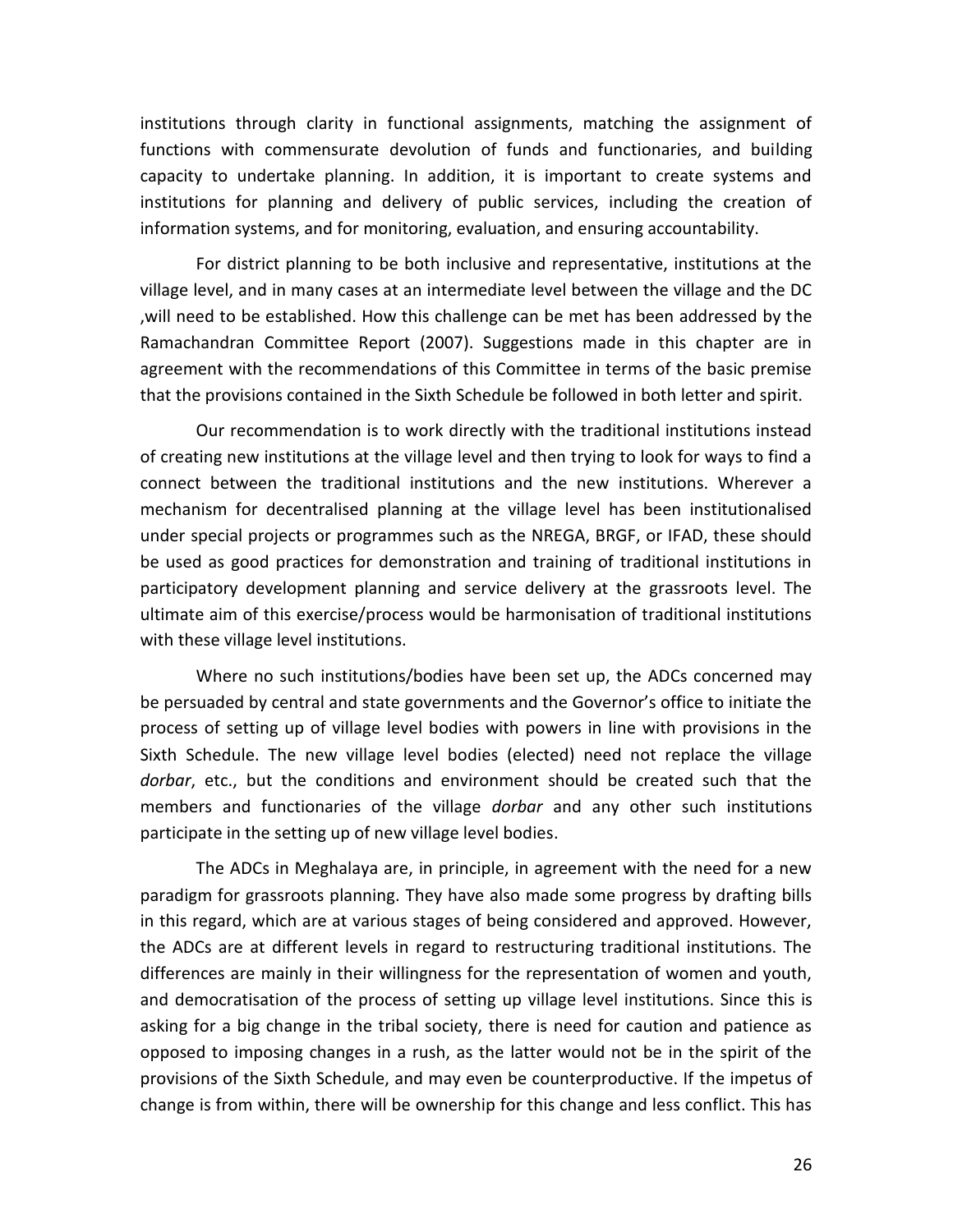been well demonstrated by NGO-supported interventions such as IFAD. At the same time, we need not be overwhelmed by NGO interventions and refrain from using them as cover for inaction in mobilising, strengthening, and restructuring traditional institutions. Therefore, the need is to spread awareness among people about the benefits of democratic and representative political institutions at the village level, which will not just retain the power and functions of the traditional institutions but will have more powers, functions, and functionaries for fulfilling their role in the development process.

Once the process of setting up modern political institutions at the village level has set in, the next step would be to bring in role separation at various levels of governance. This can be done through the process of dialogue through the appointment of a well-represented committee or commission. Having streamlined the demarcation of the jurisdiction of functions and functionaries, the flow of funds (how, and how much) constitutes the next set of issues that will demand attention. And lastly, but most important, there would be an immediate need to take action on serious and sustained training of functionaries for capacity building in office procedures, maintenance of accounts and records, preparation of budgets, and professionalism. Capacity building will be equally required for executives and other functionaries of ADCs and state governments, not only in general administration and financial management, but also on the entire system and structure of governance, including demarcation of the jurisdiction of functions, functionaries, powers, and the system of flow of funds.

The concept of regular elections may not be in sync with traditional practices that are geared for stability and not for change. It is likely that introduction of modern political institutional structures (say, of regular elections) may exacerbate factionalism in the interim (or at best, do little to mitigate factionalism). Note that this in some way is perhaps manifest at the Assembly level, with frequent reconstitution of the government. But this does not mean that traditional institutions may be in conflict with non-traditional ones, when it is most likely a simple case of resistance to seemingly large changes.

As far as Constitutional provisions are concerned, however, there is scarcely any contradiction between the intent in the Sixth Schedule and in the PRI system. In comparison to formal provisions in the Constitution for relatively modern PRIs with a well-defined structure, traditional institutions have an amorphous appearance. This attribute allows them to permeate into the social fabric, often making them indistinguishable from observed social customs. Often, these are quite effective in inculcating certain morals and ethics while keeping incidences of infringement to a minimum, and causing speedy conclusion of trials.